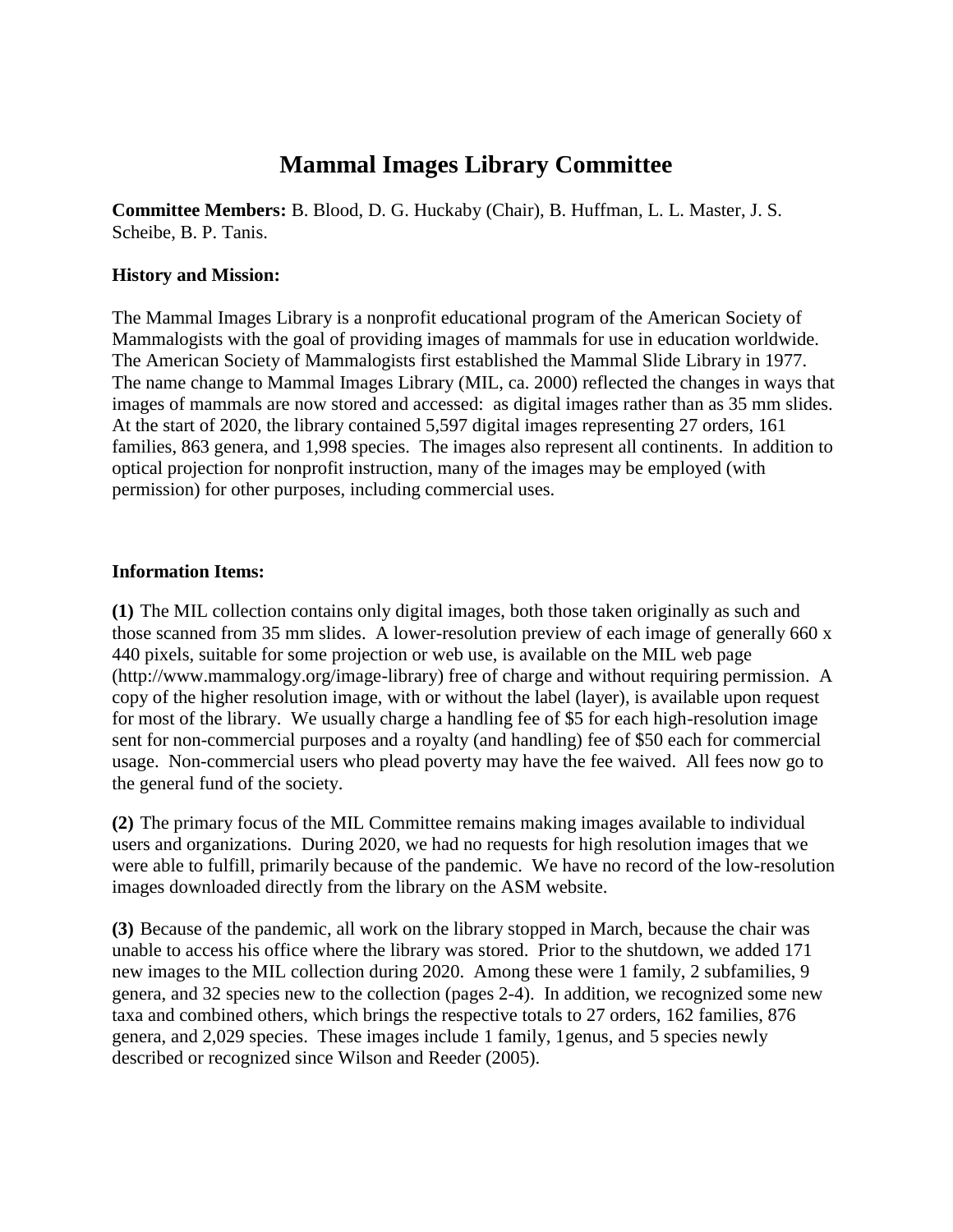**(4)** At the end of February 2020, when the shutdown began, the MIL collection lacked images of 2 families, 12 subfamilies, ca. 450 genera, and ca. 70% of the species recognized in the ASM Mammal Diversity Database (https://mammaldiversity.org/). We encourage all interested parties to consider contributing their high-quality images to the MIL. Please review our holdings on the MIL web page (http://www.mammalogy.org/image-library) to determine if some images from your personal collection could improve the scope and quality of the collection. Anyone interested in submitting images should contact the committee chair.

**(5)** Starting in 2012, B. P. Tanis has provided mammal image postings on Mondays and Thursdays for ASM's Facebook, Google+, and Twitter (search for #MondayMammal and #MammalTrivia on our social media accounts).

**(6)** During 2020, E. J. Finck, J. Ryan, and B. M. Zinke left the committee. We thank them for their service, especially Finck, who was the business manager for many years. No one joined the committee.

**(7)** This committee thanks the Department of Biological Sciences, California State University, Long Beach for providing computer services and an office for the chair of this committee, without which maintenance of the library would have been much more difficult. These services include the use of a desk computer and advice and work by a computer technician.

### **TAXA ADDED TO THE MIL DURING 2020**

Those with an asterisk are newly named or recognized since Wilson and Reeder (2005)

#### **Families or subfamilies**

- 1. Dactylomyinae
- 2. Diatomyidae \*

### **Genera**

- 1. *Dactylomys*
- 2. *Laonastes \**
- 3. *Melanomys*
- 4. *Monachus*
- *5. Petauroides*

### **Species**

3. Sciurillinae

- 6. *Pseudochirulus* 7. *Sciurillus*
- 8. *Uromys*
- 9. *Wyulda*
- 

1. *Abrothrix andina* 2. *Ateles marginatus*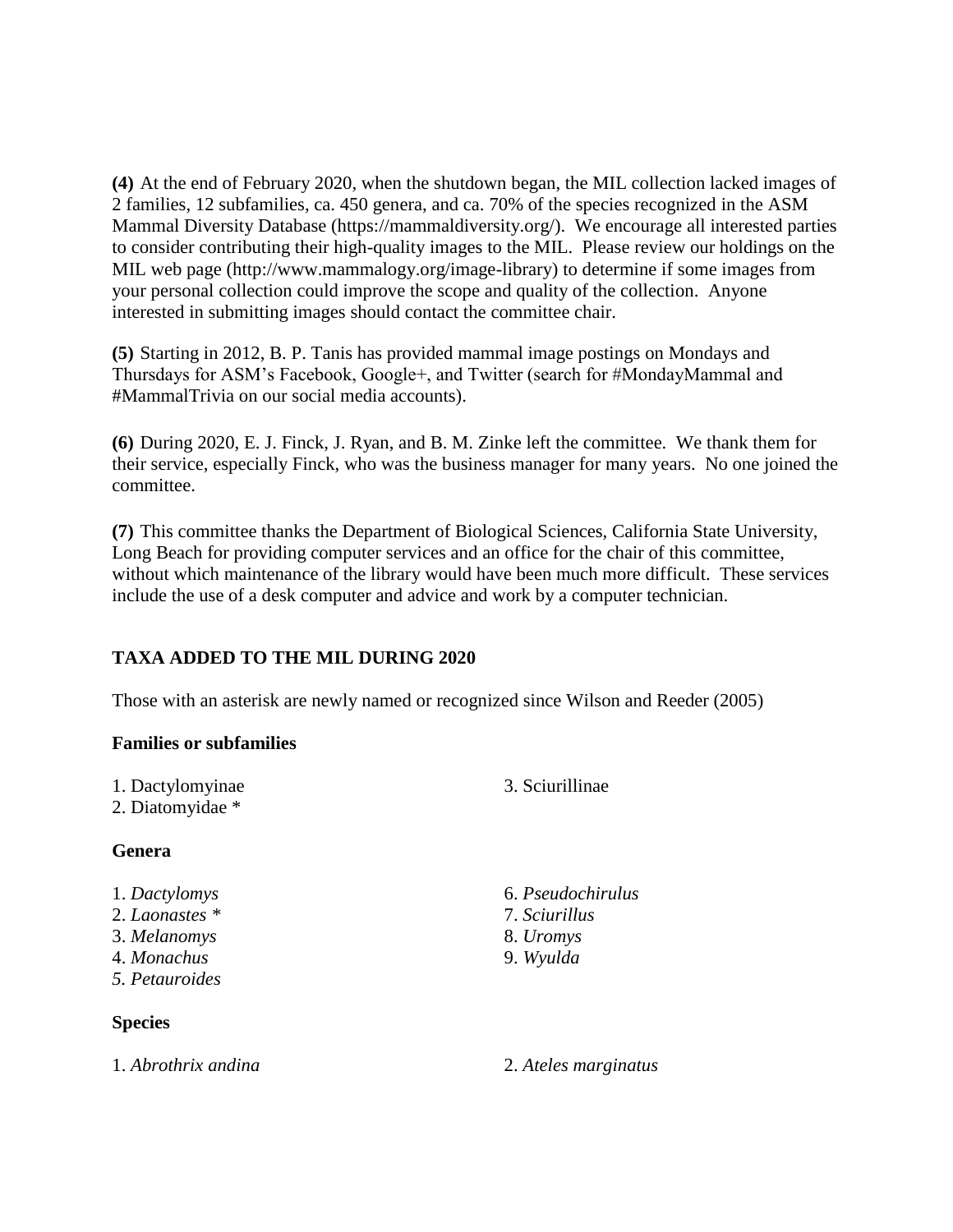3. *Bubalus mindorensis*

- 4. *Cercartetus concinnus*
- 5. *Dactylomys dactylinus*
- 6. *Hylobates albibarbis*
- 7. *Laonastes aenigmamus \**
- 8. *Lophocebus albigena*
- 9. *Mazama americana*
- 10. *Melanomys chrysomelas \**
- 11. *Melomys capensis*
- 12. *Monachus monachus*
- 13. *Neofelis diardi \**
- 14. *Petauroides volans*
- 15. *Petrogale assimilis*
- 16. *Petrogale brachyotis*
- 17. *Petrogale burbidgei*
- 18. *Petrogale herberti*
- 19. *Petrogale inornata*
- 20. *Petrogale sharmani*
- 21. *Phalanger mimicus*
- 22. *Phascogale tapoatafa*
- 23. *Pseudochirulus cinereus*
- 24. *Pseudochirulus herbertensis*
- 25. *Saguinus lagonotus \**
- 26. *Sciurillus pusillus*
- 27. *Sotalia fluviatilis*
- 28. *Spilocuscus nudicaudatus \**
- 29. *Taphozous australis*
- 30. *Trichosurus johnstonii*
- 31. *Uromys caudimaculatus*
- 32. *Wyulda squamicauda*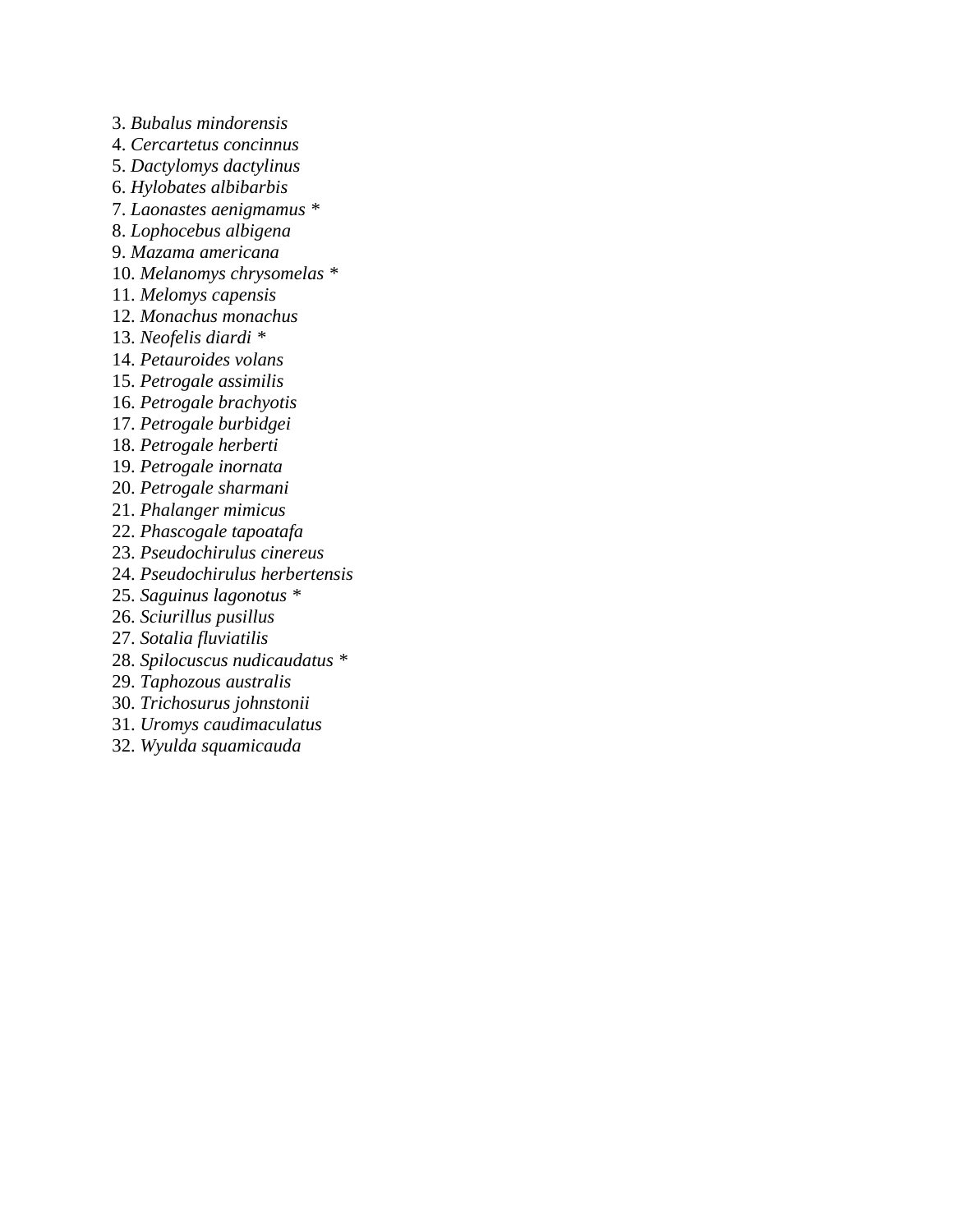#### **DESIDERATA LIST, 29 FEBRUARY 2020 MAMMAL IMAGES LIBRARY AMERICAN SOCIETY OF MAMMALOGISTS**

The following taxa are not represented in the library.

#### **Families and subfamilies**

The MIL does not have images of any member of these families:

- 1. Cistugidae (Chiroptera) formerly in Vespertilionidae: *Cistugo*, wing-gland bats
- 2. Potamogalidae (Afrosoricida) formerly in Tenrecidae: *Potamogale velox*, Giant Otter Shrew

# **Micropotamogale, otter shrews**

The MIL does not have images of any member of these subfamilies.

- 1. Delanymyinae (Rodentia: Nesomyidae): *Delanymys brooksi*, Delany's Swamp Mouse
- 2. Echymiperinae (Peramelemorphia: Peramelidae)
	- *Echymipera*, New Guinean spiny bandicoots *Microperoryctes*, bandicoots

*Rhynchomeles prattorum*, Seram Bandicoot

- 3. Geogalinae (Afrosoricida: Tenrecidae) *Geogale aurita*, Large-eared Tenrec
- 4. Hyladelphinae (Didelphimorphia: Didelphidae): *Hyladelphys kalinowskii*, Kalinowski's Mouse Opossum
- 5. Leimycomyinae (Rodentia: Muridae): *Leimacomys buttneri*, Büttner's African Forest Mouse
- 6. Lophiomyinae (Rodentia: Cricetidae): *Lophiomys imhausi*, Maned Rat
- 7. Myadinae (Carnivora: Mephitidae): *Mydaus* (Mustelidae), stink badgers
- 8. Mystromyinae (Rodentia: Nesomyidae): *Mystromys albicaudatus*, African White-tailed Rat
- 9. Notopterinae (Chiroptera: Pteropodidae): *Notopteris*, long-tailed fruit bats
- 10. Rhinophyllinae (Chiroptera: Phyllostomidae): *Rhinophylla*, little fruit bats
- 11. Tomopeatinae (Chiroptera: Molossidae): *Tomopeas ravus*, Blunt-eared Bat
- 12. Uropsilinae (Eulipotyphla: Talpidae): *Uropsilus*, shrew moles

#### **Other Genera**

Genera not in the families or subfamilies above and also not in either Rodentia or Chiroptera that are not represented in the MIL. Monotypic genera have the species given.

### **Afrosoricida**

- 1. *Calcochloris* (Chrysochloridae), golden moles
- 2. *Carpitalpa arendsi* (Chrysochloridae), Arend's Golden Mole
- 3. *Chlorotalpa* (Chrysochloridae), golden moles
- 4. *Chrysochloris* (Chrysochloridae), golden moles
- 5. *Cryptochloris* (Chrysochloridae), golden moles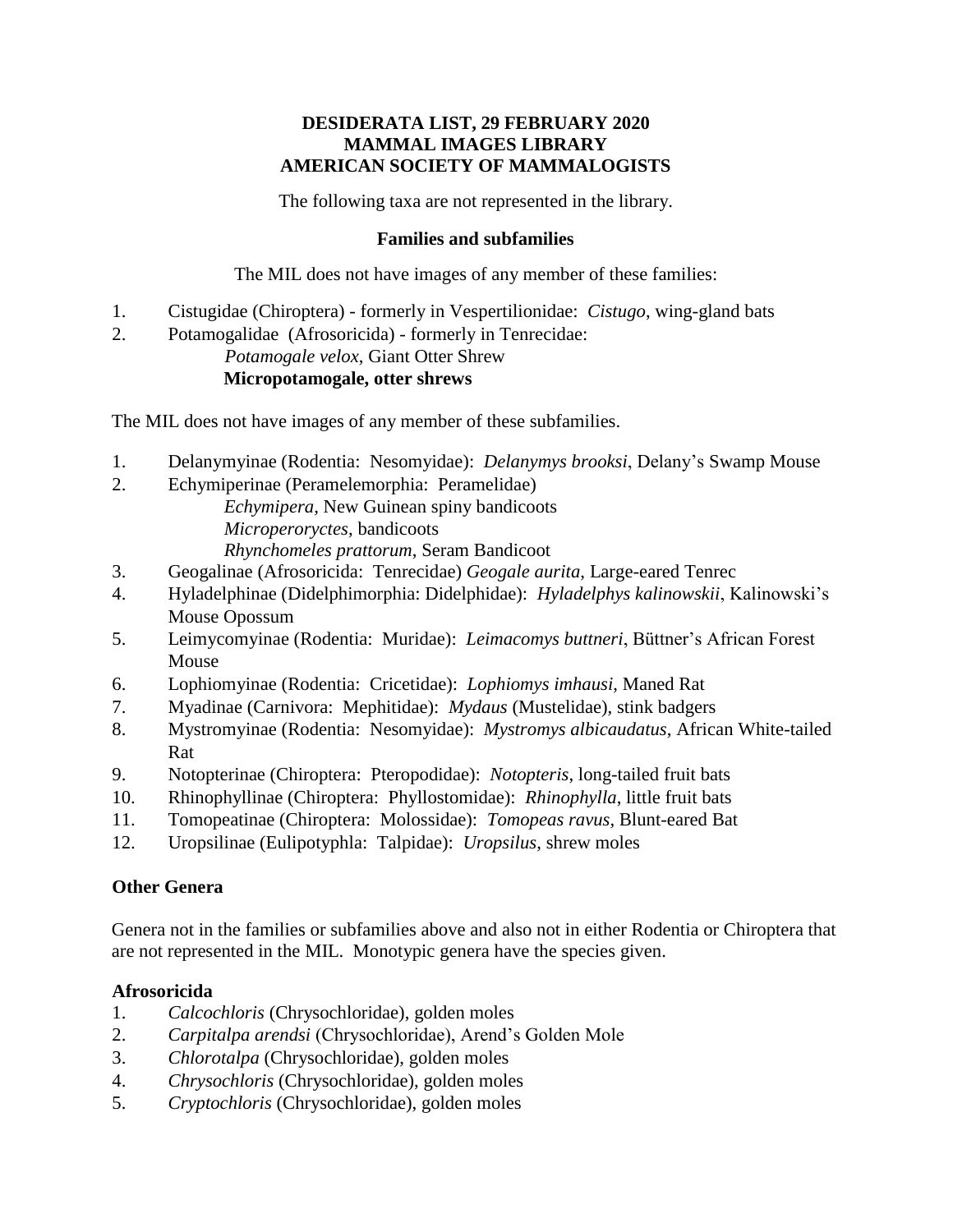- 6. *Neamblysomus* (Chrysochloridae), golden moles
- 7. *Oryzorictes* (Tenrecidae), rice tenrecs

# **Artiodactyla**

- 1. *Berardius* (Ziphiidae), beaked whales
- 2. *Feresa attenuata* (Delphinidae), Pygmy Killer Whale
- 3. *Hyperoodon* (Ziphiidae), bottlenose whales
- 4. *Indopacetus pacificus* (Ziphiidae), Tropical Bottlenose Whale
- 5. *Lagenodelphis hosei* (Delphinidae), Fraser's Dolphin
- 6. *Neophocaena phocaenoides* (Phocoenidae), Finless Porpoise
- 7. *Orcaella brevirostris* (Delphinidae), Irrawady Dolphin

# **Carnivora**

- 1. *Cynogale bennettii* (Viverridae), Otter Civet
- 2. *Bdeogale* (Carnivora: Herpestidae), mongooses
- 3. *Diplogale hosei* (Viverridae), Hose's Palm Civet
- 4. *Dologale dybowskii* (Herpestidae), Pousargues's Mongoose
- 5. *Dusicyon australis* (Canidae), Falkland Islands Wolf
- 6. *Eupleres goudotii* (Eupleridae), Falanouc
- 7. *Histriophoca fasciata* (Phocidae), Ribbon Seal
- 8. *Liberiictis kuhni* (Herpestidae), Liberian Mongoose
- 9. *Lyncodon patagonicus* (Mustelidae), Patagonian Weasel
- 10. *Macrogalidia musschenbroekii* (Viverridae), Sulawesi Palm Civet
- 11. *Phocarctos hookeri* (Otariidae), New Zealand Sea Lion
- 12. *Poecilogale albinucha* (Mustelidae), African Striped Weasel
- 13. *Poiana* (Viverridae), linsangs
- 14. *Rhynchogale melleri* (Herpestidae), Meller's Mongoose
- 15. *Salanoia concolor* (Eupleridae), Brown-tailed Mongoose or Vontsira
- 16. *Xenogale naso* (Herpestidae), Long-nosed Mongoose

# **Dasyuromorphia**

- 1. *Dasycercus* (Dasyuridae), mulgaras
- 2. *Dasykaluta rosamondae* (Dasyuridae), Little Red Kaluta
- 3. *Murexia* (Dasyuridae), dasyures
- 4. *Myoictis* (Dasyuridae), dasyures
- 5. *Neophascogale lorentzi* (Dasyuridae), Speckled Dasyure
- 6. *Ningaui* (Dasyuridae), ningauis
- 7. *Phascolosorex* (Dasyuridae), marsupial shrews
- 8. *Pseudantechinus* (Dasyuridae), false antechinuses

# **Didelphimorphia**

- 1. *Chacodelphys formosa*, Pygmy Opossum
- 2. *Lestodelphys halli*, Patagonian Opossum
- 3. *Tlacuatzin*, mouse opossums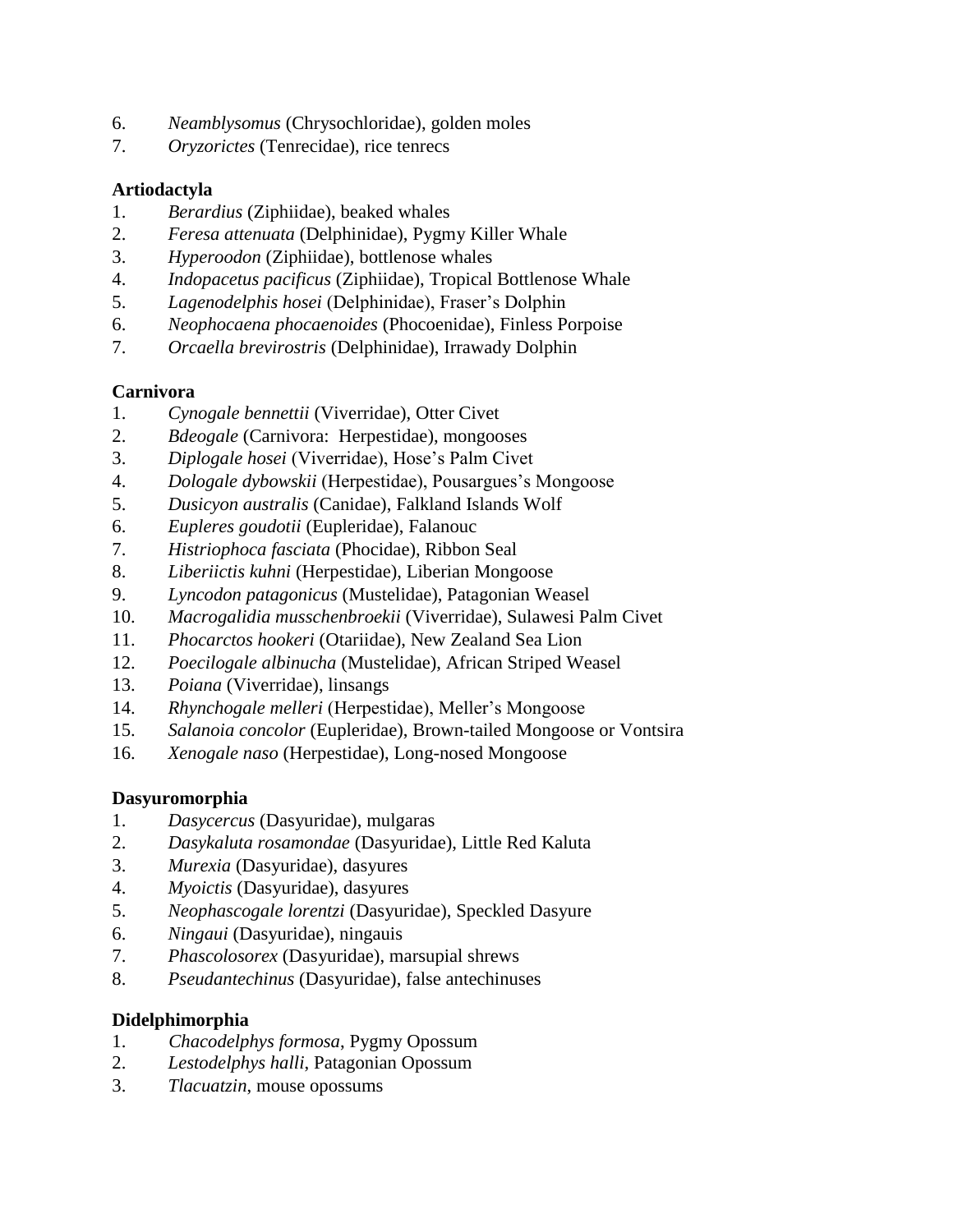### **Diprotodontia**

- 1. *Caloprymnus campestris* (Potoroidae), Desert Rat-kangaroo
- 2. *Distoechurus pennatus* (Acrobatidae), Feather-tailed Possum
- 3. *Dorcopsulus* (Macropodidae), New Guinean forest mountain wallabies
- 4. *Petropseudes dahli*, (Pseudocheiridae), Rock-haunting Ringtail

### **Eulipotyphla**

- 1. *Anourosorex* (Soricidae), mole shrews
- 2. *Atopogale cubana* (Solenodontidae), Cuban Solenodon
- 3. *Chodsigoa* (Soricidae), shrews
- 4. *Congosorex* (Soricidae), Congo shrews
- 5. *Dymecodon pilirostris* (Talpidae), True's Shrew Mole
- 6. *Euroscaptor* (Talpidae), moles
- 7. *Feroculus feroculus* (Soricidae), Kelaart's Long-clawed Shrew
- 8. *Galemys pyrenaicus* (Talpidae), Pyrenean Desman
- 9. *Hylomys* (Erinaceidae), gymnures
- 10. *Megasorex gigas* (Soricidae), Mexican Shrew
- 11. *Mesechinus* (Erinaceidae), hedgehogs
- 12. *Mogera* (Talpidae), moles
- 13. *Neohylomys hainanensis* (Erinaceidae), Hainan Gymnure
- 14. *Neotetracus sinensis* (Erinaceidae), Shrew Gymnure
- 15. *Oreoscaptor mizura* (Talpidae), Japanese Mountain Mole
- 16. *Paracrocidura* (Soricidae), large-headed shrews
- 17. *Podogymnura* (Erinaceidae), gymnures
- 18. *Ruwenzorisorex suncoides* (Soricidae), Ruwenzori Shrew
- 19. *Scaptochirus moschatus* (Talpidae), Short-faced Mole
- 20. *Scutisorex* (Soricidae), hero shrews
- 21. *Solisorex pearsoni* (Soricidae), Pearson's Long-clawed Shrew
- 22. *Soriculus nigrescens* (Soricidae), Himalayan Shrew
- 23. *Surdisorex* (Soricidae), mole shrews
- 24. *Sylvisorex* (Soricidae), forest shrews
- 25. *Urotrichus talpoides* (Talpidae), Japanese Shrew Mole

# **Lagomorpha**

- 1. *Caprolagus hispidus* (Leporidae), Hispid Hare
- 2. *Nesolagus* (Leporidae), striped rabbits
- 3. *Pentalagus furnessi* (Leporidae), Amami Rabbit
- 4. *Poelagus marjorita* (Leporidae), Bunyoro Rabbit

### **Primates**

- 1. *Allocebus trichotis* (Cheirogaleidae), Hairy-eared Dwarf Lemur
- 2. *Callicebus* (Pitheciidae), titis
- 3. *Cheracebus* (Pitheciidae), titis
- 4. *Leontocebus fuscus* Lesson's Saddle-backed Tamarin
- 5. *Simias concolor* (Cercopithecidae), Simakobou